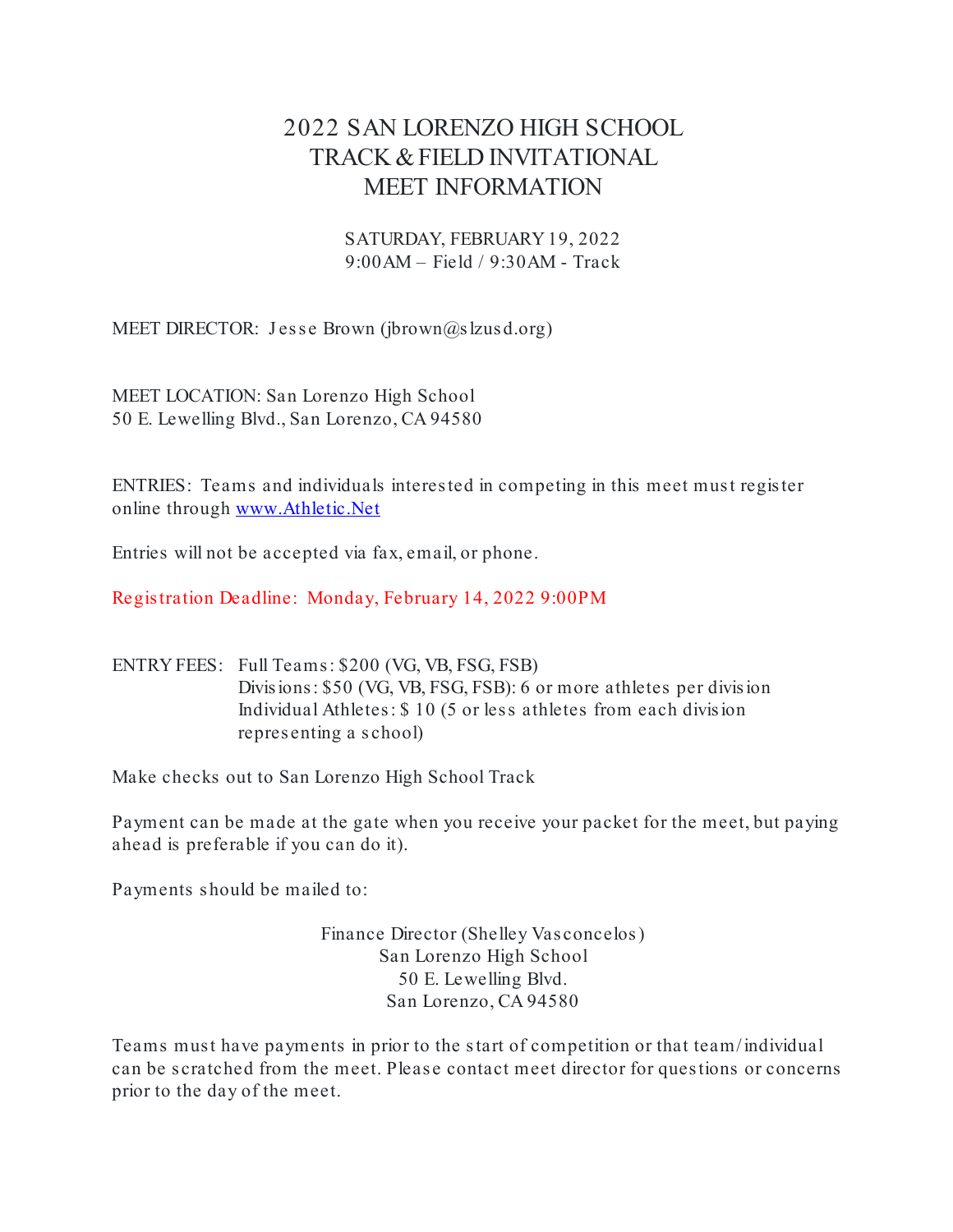### SPECTATOR ADMISSION:

General Admis s ion: \$5 Students with valid ID: \$4 Seniors (55 and older): \$3 Children under 5: Free

COACHES' PASSES: Coaches passes will be included in your packet.

\*Note: Please email me a list of all coaches that will be in attendance so I can give a coach's pas s to each one. They will be included in your packets at the gate. In your email pleas e s tate s chool name and the names of all coaches coming. For example: San Lorenzo High School Coaches: Jesse Brown, Chris Martinez, Theresa Tran, etc.

TEAM PACKETS: Team packets will be available for pick up for PAID teams only. Participant bibs , team entries , heat s heets , and coaches ' bands will be enclos ed.

### MEET RULES:

- ⮚ Divis ions : Boys Vars ity, Boys Fros h/ Soph, Girls Vars ity, Girls Fros h/ Soph
- $\triangleright$  Field Events will be run as a final with 4 attempts only
- $\triangleright$  All running events will be ran as a timed final
- $\triangleright$  High Jump: Height progressions for the meet will be provided at the coaches meeting and the officials prior to warm-ups for high jump.
- $>$  3/16" pyramid spikes are allowed only
- $\triangleright$  Coaches will not be allowed to add, switch or dispute an entry in the clerk of the course area.
- $\triangleright$  NFHS Rulebook will be in place for competition rules.

# COMPETITION AREAS:

- $\triangleright$  Athletes must wear their uniform with bib numbers to enter the competition areas.
- $\triangleright$  Competition areas are restricted to athletes and high school athletic training pers onnel ONLY during the meet.
- $\triangleright$  Coaches with wristbands will be allowed in the two main designated warm-up areas.
- $\triangleright$  Coaches Admission: Coaches will receive a wristband to enter the coaches areas des ignated for field events .
- $\triangleright$  No coaches will be allowed on the "infield".
- $\triangleright$  An athletic trainer/ First Aid Tech will be on site. Limited Ice "can" be provided to coaches or trainers upon request from meet directors.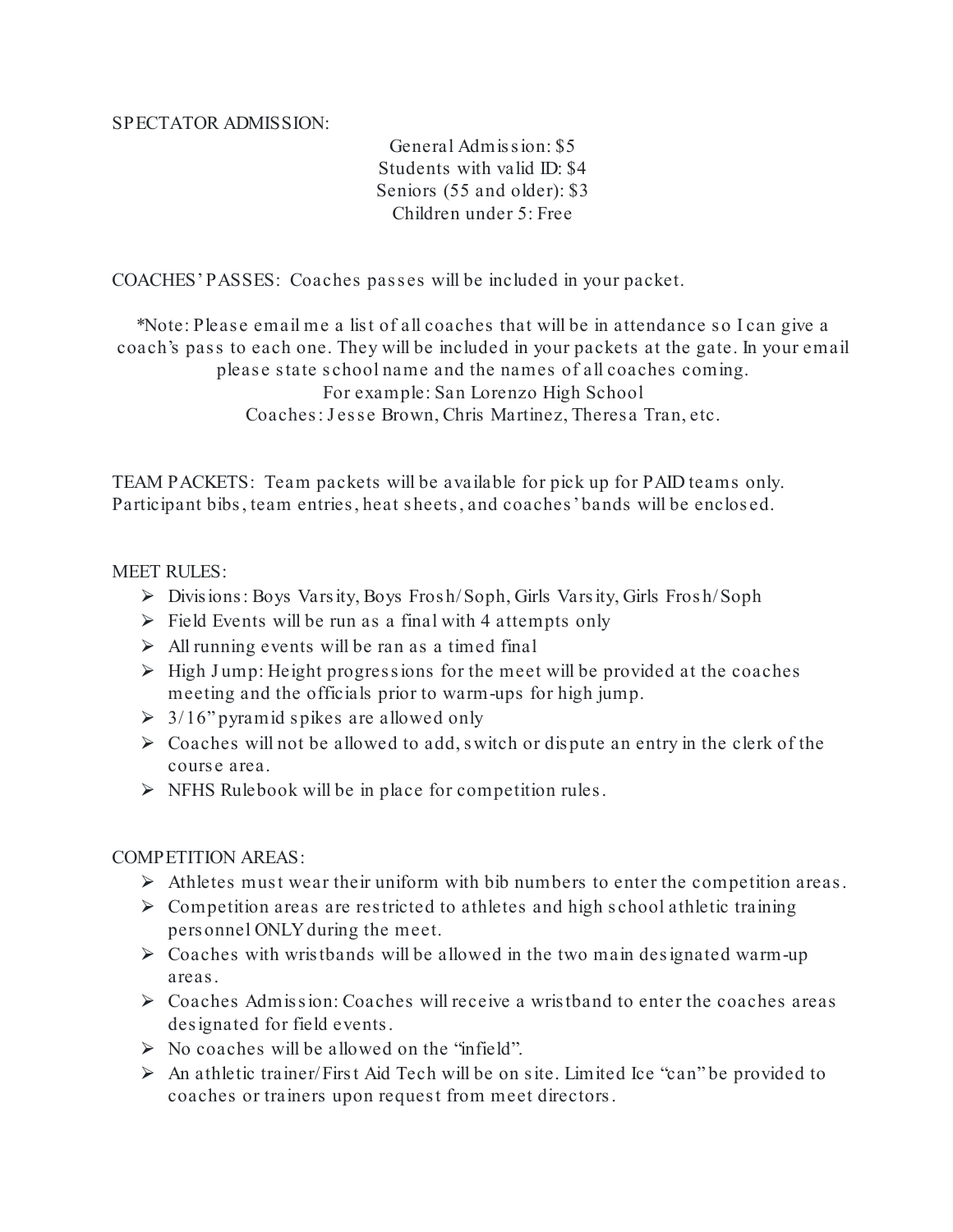WARM-UP AREAS: General warm-up area will be des ignated on the fields next to the s tadium. Athletes may warm-up in the field event competition area with approval of the official at the event. Clerk of the course and meet directors will provide appropriate warmup areas pre-race. Once the firs t running event of the meet starts there will be no warming up on the track without approval from the meet director or s tarter.

EVENT CHECK-IN: Field event athletes will check into their events with the officials at the appropriate and des ignated field event and time. There will be no additions entered at the event area. Field event athletes must enter with uniform on, bib numbers present and have their shoes checked before entering the competition area.

There will be no late additions at the clerk of the cours e. Athletes MUST check in 30 minutes prior or during the "first call" to ensure they are confirmed into their race. Once an athlete has checked in, he/she is asked to remain in the clerking area / designated warm-up area to receive heat assignments and instructions from the clerk of the course.

TENTS: Teams/Spectators must set-up tents in the designated locations ONLY. (Please see map of the stadium and surrounding area when it is sent out)

RESULTS: Live res ults will be pos ted on [www.Adkins TrakWes t.com](http://www.adkinstrakwest.com/) and will be uploaded to athletic.net after the meet.

# AWARDS:

- $\triangleright$  Varsity: 1st-3rd place Medals in all individual events / 1st-3rd place ribbons for Relays
- $\triangleright$  Frosh/Soph: 1st-3rd place Medals in all individual events
- $\triangleright$  Team Certificates for ALL finishers.
- $\triangleright$  1st PLACE TEAM PLAQUE TO DIVISION CHAMPIONS

CONCESSIONS: San Lorenzo Leaders hip Students will provide conces s ions for this meet for your convenience.

CONTACT INFORMATION AND MEDIA ACCESS: Jesse Brown ( $\frac{i}{i}$ brown $(a)$ s lzus d.org) OR Tom Longaker (tlongaker $(a)$ s lzus d.org)